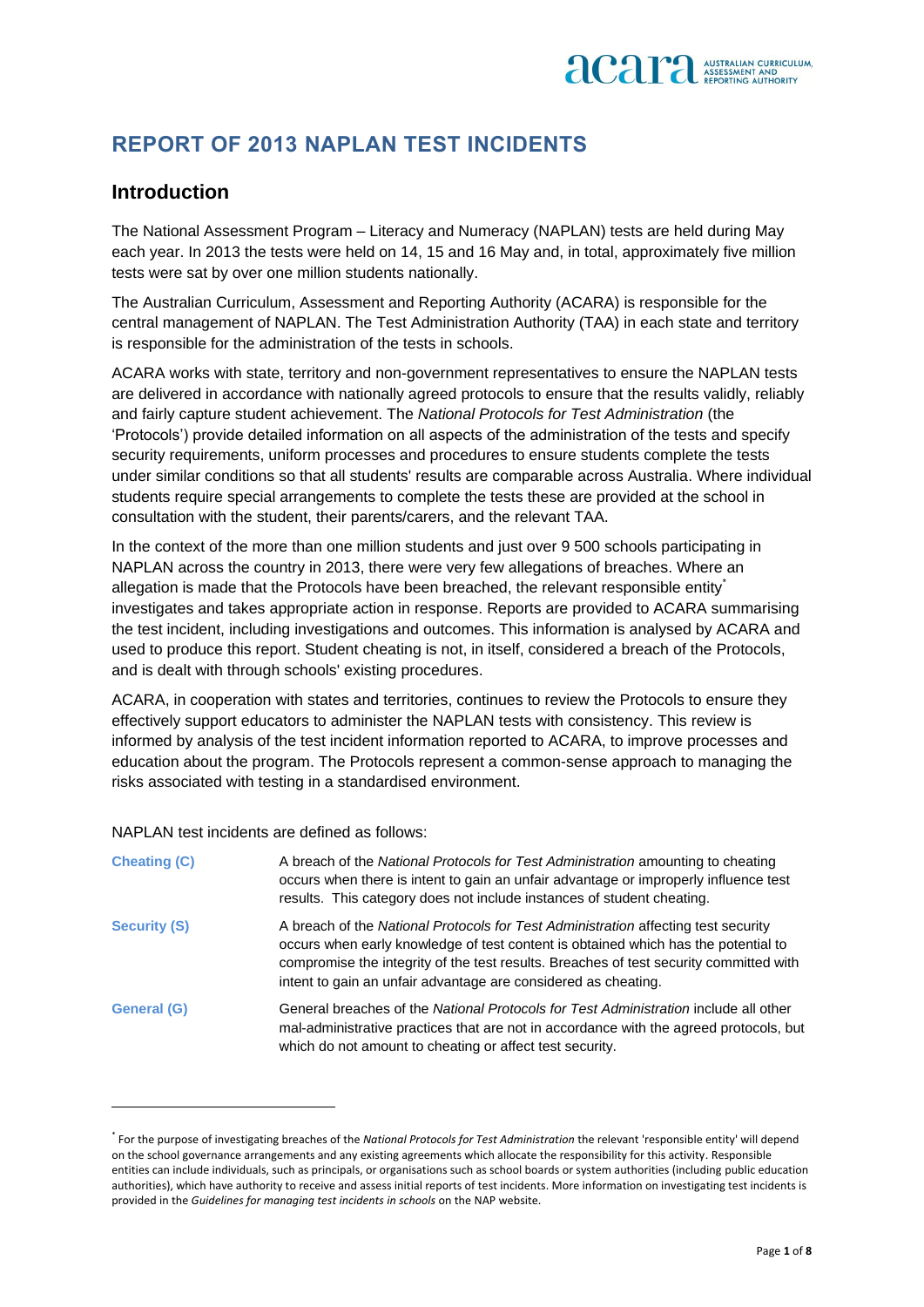

This report does not identify individuals or schools but provides information on breaches of the Protocols in two tables as follows:

- **Table 1** summarises information about the number of allegations of cheating, security breaches or general breaches of test protocols, and
- **Table 2** provides further information about the substantiated cases, including a description of the incident, and information on what action has been taken as a consequence.

## **Statement on 2013 NAPLAN Test Incidents**

The *Report of 2013 NAPLAN Test Incidents* reinforces the fact that teachers and schools work hard to ensure the integrity of the tests, evidenced both through the very small number of incidents across the entire country, as well as through the increasing numbers of schools reporting their own inadvertent breaches. This report also plays an important educative role in reminding schools of correct procedure. The transparency and concern shown by schools in reporting incidents demonstrates their commitment to ensuring that the information they and their students get back from the tests is as useful as possible.

In summary:

- There were fewer reported allegations of incidents in 2013 compared with 2012. This is likely to be due to the increasing familiarity of the Protocols in schools as NAPLAN tests become a more routine part of the school calendar.
- Only 43 test incidents were substantiated, affecting only a very small number of students and schools across the nation.
- Of these 43 test incidents, only three cheating breaches on the part of schools were substantiated (this is three fewer than in 2012).
- Almost half of substantiated test incidents involved improper handling of test materials. This poses a risk to the security of the tests: if students are aware of test content before they sit the tests, the validity of their responses could be called into question. Although the impact of security breaches can be hard to determine, in most cases students' results were determined to be valid and the risk was not realised.
- Some of the security breaches reported in 2013 involved the use of social media, which can also lead to other students' results being put at risk. Test administrators are increasingly aware of the challenges presented by social media, and are vigilant in ensuring phones and other devices prohibited by the Protocols are not available to students during the tests.
- It is clear that schools take NAPLAN security very seriously. More than half of all substantiated incidents were directly reported to the TAA by the schools, indicating a greater understanding of the Protocols, increased attention paid to test integrity, and significant efforts by schools to ensure transparency in their processes and a desire to be doing the 'right thing'. This is testimony to the professionalism of teachers and school administrators.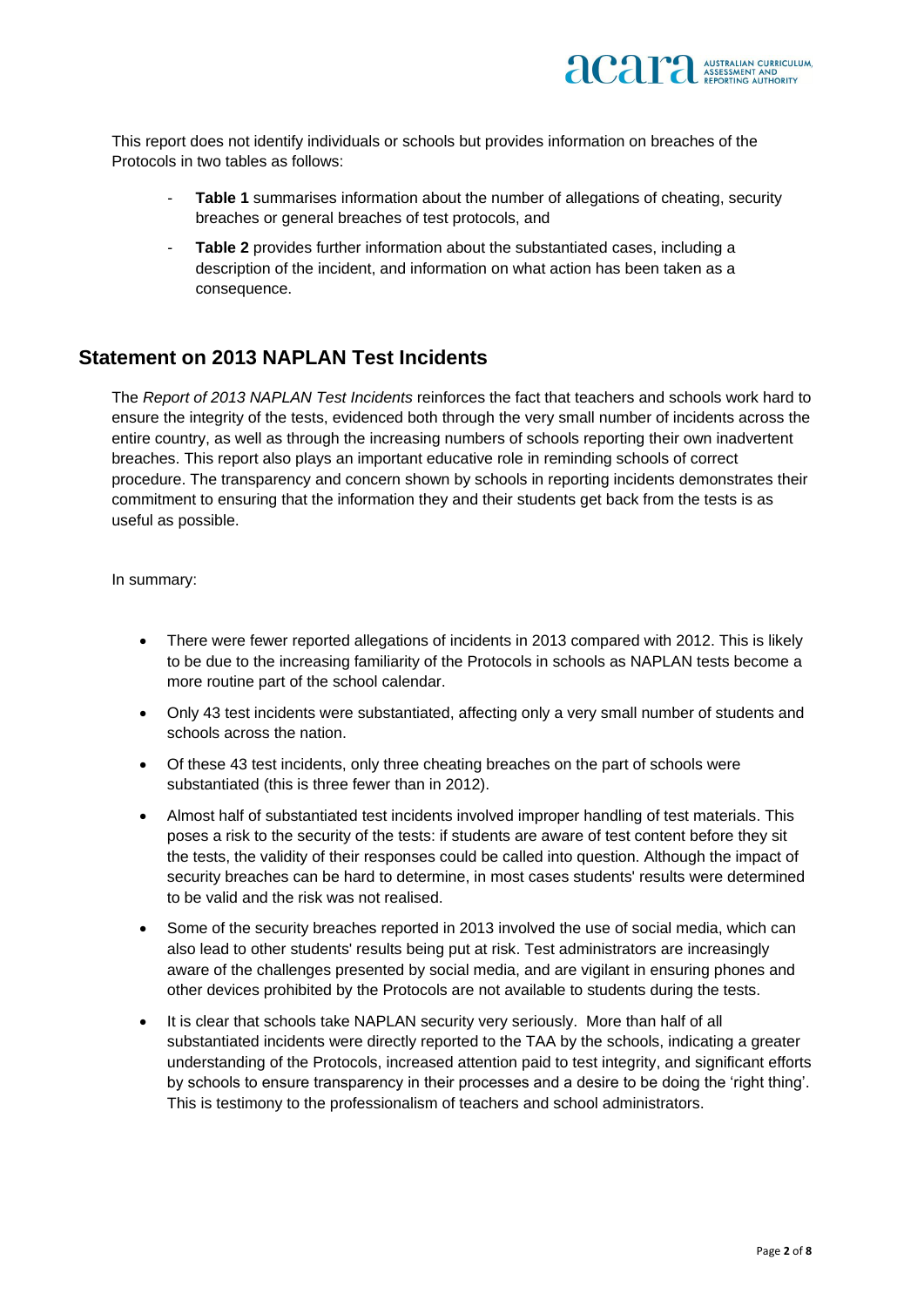

- The NSW Test Administration Authority proactively undertook an audit of schools where Scribes were available to support students with disability. This audit demonstrated that there were misunderstandings in some schools about the requirements for using this adjustment. ACARA welcomes activities by systems and schools to improve understandings of the requirements for NAPLAN tests, and recognises that Test Administration Authorities across Australia undertake a range of self-initiated activities to ensure NAPLAN tests are delivered consistently each year.
- If incidents are substantiated, TAAs consider whether affected students' results are valid. This year's incidents demonstrated that there can be situations where students might have had access to unauthorised assistance, but where there was no evidence that assistance led to their results being compromised. Examples of this include where the assistance was unsuccessful (e.g. as a result of being advised to redo an answer and getting it wrong), and where the assistance was not used (e.g. advice not taken or extra time not needed).

| Incident category      | <b>Substantiated</b> | <b>Unsubstantiated</b> | <b>Under</b><br>investigation | <b>Total</b>   |
|------------------------|----------------------|------------------------|-------------------------------|----------------|
| Cheating breach (C)    | 3                    | 10                     |                               | 14             |
| Security breach (S)    | 21                   | 14                     | 0                             | 35             |
| General breach (G)     | 19                   | 7                      | 0                             | 26             |
| <b>Total</b>           | 43                   | 31                     |                               | $75^\degree$   |
| Total schools affected | 39                   | 28                     |                               | $68^{\degree}$ |

## **TABLE 1: Summary of Reported Incidents** (as at 8 October 2013)

\* NSW undertook a separate continuous improvement audit of the use of Scribes in NAPLAN tests. The results of that audit are not included in this table.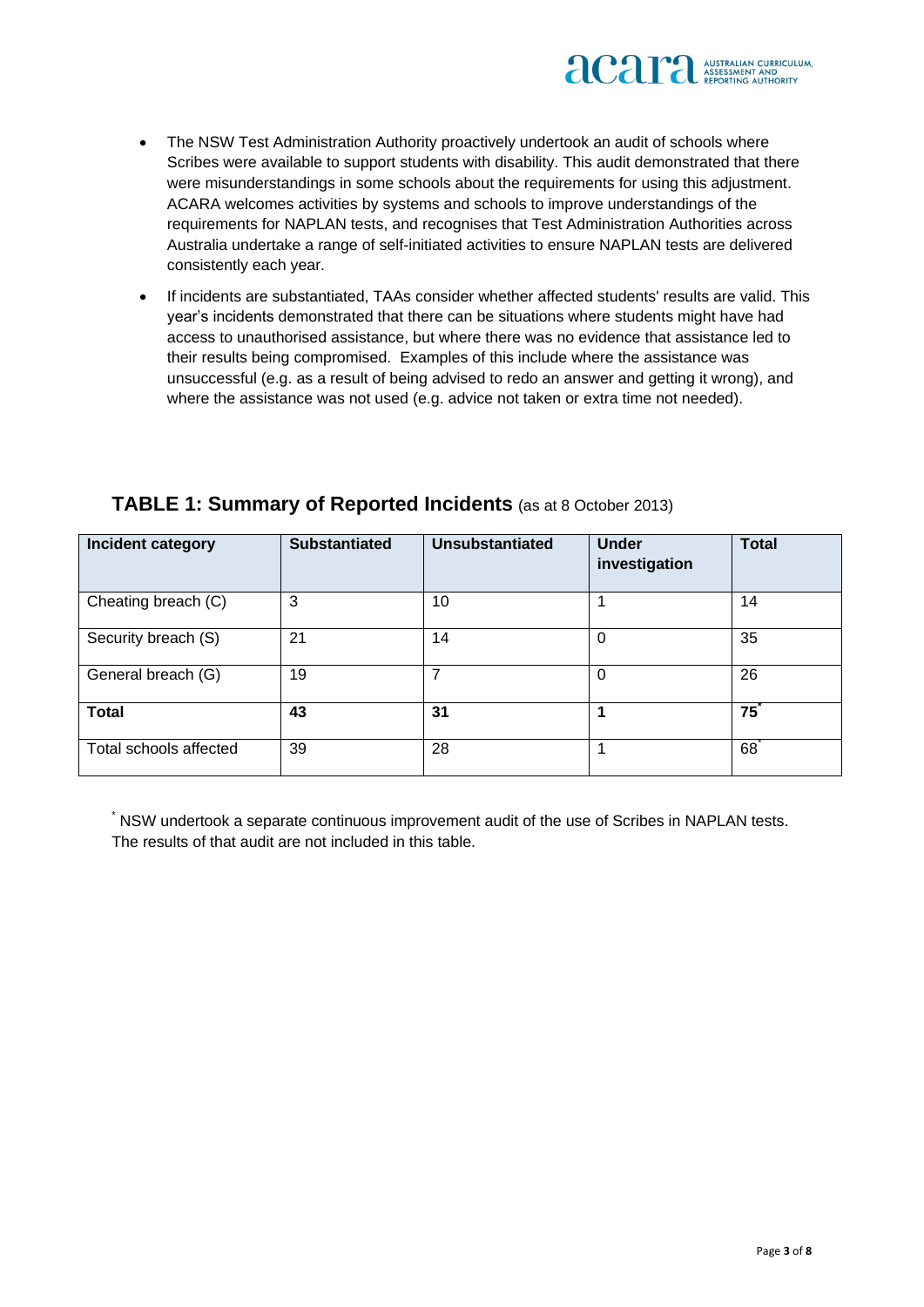

| TABLE 2: Incidents investigated and substantiated (as at 8 October 2013) |  |
|--------------------------------------------------------------------------|--|
|--------------------------------------------------------------------------|--|

| $Ref.$ #       | State/<br><b>Territory</b> | <b>Incident</b><br>Category | 2013<br><b>National</b><br><b>Protocol</b><br>clause/s<br>breached | <b>Description of incident</b>                                                                                                                    | <b>Action taken and outcome</b>                                                                                                                                       |
|----------------|----------------------------|-----------------------------|--------------------------------------------------------------------|---------------------------------------------------------------------------------------------------------------------------------------------------|-----------------------------------------------------------------------------------------------------------------------------------------------------------------------|
| 1              | <b>NSW</b>                 | G                           | 6.5                                                                | Protocols for use of a Scribe<br>as a disability adjustment for<br>the Writing test not followed.<br>Relevant to students in<br>numerous schools. | Some results were found to<br>be compromised and were<br>withheld.<br>See also notes in the<br>analysis section of this<br>report.                                    |
| $\overline{2}$ | <b>NSW</b>                 | G                           | 8.8.1                                                              | Excess time provided to<br>complete the tests.<br>Relevant to two students.                                                                       | No evidence that results<br>were compromised.<br>School instructed to<br>increase understanding of<br>protocols across the school.                                    |
| 3              | <b>NSW</b>                 | G                           | 4.3.10                                                             | Test materials not kept<br>secure in a school during the<br>test security period.<br>Relevant to one student.                                     | Results not processed due<br>to ineligibility.<br>School advised of correct<br>procedures for future testing.                                                         |
| 4              | <b>NSW</b>                 | S                           | 2.4.2                                                              | Test materials made<br>available to students<br>immediately prior to the test.<br>Relevant to one year level.                                     | One student's results were<br>compromised and withheld.<br>School undertook to improve<br>test security procedures for<br>future testing.                             |
| 5              | Vic.                       | $\mathsf{C}$                | 2.2.5,<br>8.6.1                                                    | Students prompted to<br>reconsider one answer.<br>Relevant to three students.                                                                     | No evidence that results<br>were compromised.<br>Referred for disciplinary<br>action.                                                                                 |
| 6              | Vic.                       | G                           | 2.1.2                                                              | Influence exerted on<br>parents/carers to withdraw<br>their child from testing.<br>Relevant to two students in<br>two schools.                    | Issue identified and rectified<br>prior to commencement of<br>tests.<br>Results not compromised.<br>Schools undertook to<br>improve procedures for<br>future testing. |
| $\overline{7}$ | Vic.                       | G                           | 2.4.6,<br>8.9.3                                                    | Completed test booklets<br>copied for retention at the<br>school.<br>Relevant to three schools.                                                   | Copies of booklets<br>destroyed and results not<br>compromised.<br>Schools undertook to<br>improve procedures for<br>future years.                                    |
| 8              | Vic.                       | G                           | 2.2.7,<br>8.5.2                                                    | Inappropriate assistance<br>(poster on wall) available to<br>students during test.<br>Relevant to one class.                                      | No evidence that results<br>were compromised.                                                                                                                         |
| 9              | Vic.                       | G                           | 6.4.1                                                              | Disability adjustment<br>provided without appropriate<br>approval.<br>Relevant to one student.                                                    | No evidence that results<br>were compromised.<br>School undertook to improve<br>procedures for future testing.                                                        |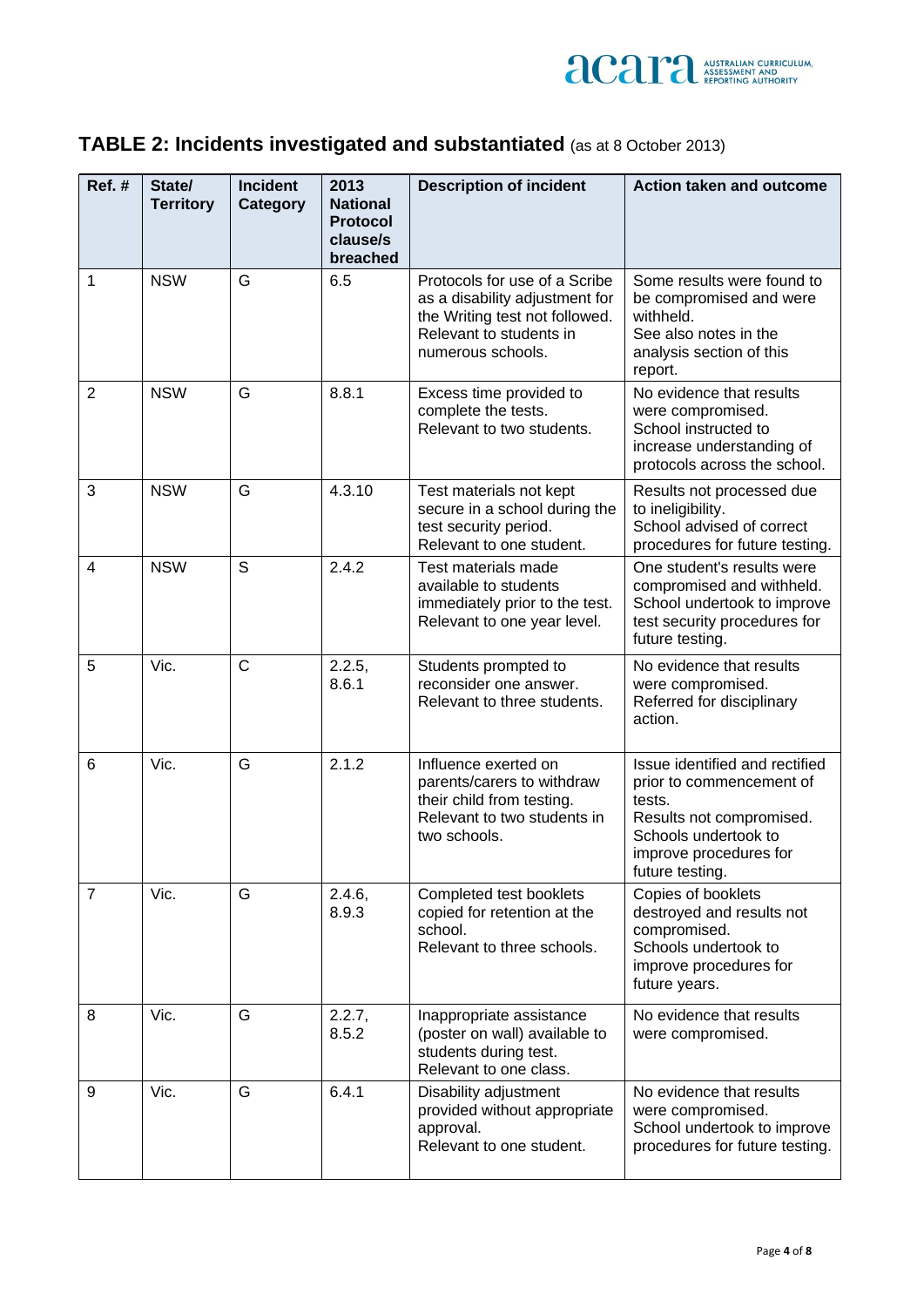

| Ref.# | State/<br><b>Territory</b> | <b>Incident</b><br><b>Category</b> | 2013<br><b>National</b><br><b>Protocol</b><br>clause/s<br>breached | <b>Description of incident</b>                                                                                                    | <b>Action taken and outcome</b>                                                                                                                                                                                  |
|-------|----------------------------|------------------------------------|--------------------------------------------------------------------|-----------------------------------------------------------------------------------------------------------------------------------|------------------------------------------------------------------------------------------------------------------------------------------------------------------------------------------------------------------|
| 10    | Vic.                       | S                                  | 2.4.1,<br>4.3.1                                                    | Test materials lost and<br>inadvertently destroyed<br>before the test.<br>Relevant to nine students.                              | Replacement materials<br>provided to enable students<br>to sit tests as scheduled. No<br>evidence that results were<br>compromised.<br>School undertook to improve<br>security procedures for<br>future testing. |
| 11    | Vic.                       | $\mathsf S$                        | 2.4.1,<br>4.3.7                                                    | Test materials opened<br>earlier than allowed.<br>Relevant to one school.                                                         | No evidence that results<br>were compromised.<br>School undertook to improve<br>security procedures for<br>future tests.                                                                                         |
| 12    | Vic.                       | S                                  | 2.4, 4.3                                                           | Test materials not received<br>by school in line with correct<br>procedures.<br>Relevant to one class.                            | Replacement materials<br>provided to enable students<br>to sit the tests.<br>Results not compromised.                                                                                                            |
| 13    | Vic.                       | S                                  | 2.4.6,<br>4.3.9                                                    | Secure test content and<br>responses made public by<br>the school during the test<br>security period.<br>Relevant to one student. | No evidence that further<br>results have been<br>compromised.<br>Referred for disciplinary<br>action.<br>School undertook to improve<br>procedures for future testing.                                           |
| 14    | Vic.                       | S                                  | 2.4.6,<br>4.3.9                                                    | Secure test content and<br>response made public by the<br>school during the test<br>security period.<br>Relevant to one student.  | After investigation,<br>insufficient evidence to<br>identify school or student<br>involved for further<br>investigation.                                                                                         |
| 15    | Qld                        | $\mathsf{C}$                       | 2.2.6                                                              | Excess time provided to<br>complete tests.<br>Relevant to several classes                                                         | No evidence that results<br>were compromised.<br>School undertook to improve<br>procedures for future testing.<br>No further information on<br>outcomes known.                                                   |
| 16    | Qld                        | G                                  | 4.3.7                                                              | Test materials opened<br>earlier than allowed.<br>Relevant to one school.                                                         | No results compromised.<br>School counselled regarding<br>importance of security<br>protocols.                                                                                                                   |
| 17    | Qld                        | G                                  | 6.7.4                                                              | Procedures for disability<br>adjustments not followed.<br>Relevant to one student.                                                | Results not compromised.<br>School counselled regarding<br>importance of disability<br>protocols.                                                                                                                |
| 18    | Qld                        | G                                  | 8.4.4                                                              | Tests provided to students in<br>incorrect sequence.<br>Relevant to one class.                                                    | No results were<br>compromised.<br>School counselled regarding<br>importance of adherence to<br>protocols.                                                                                                       |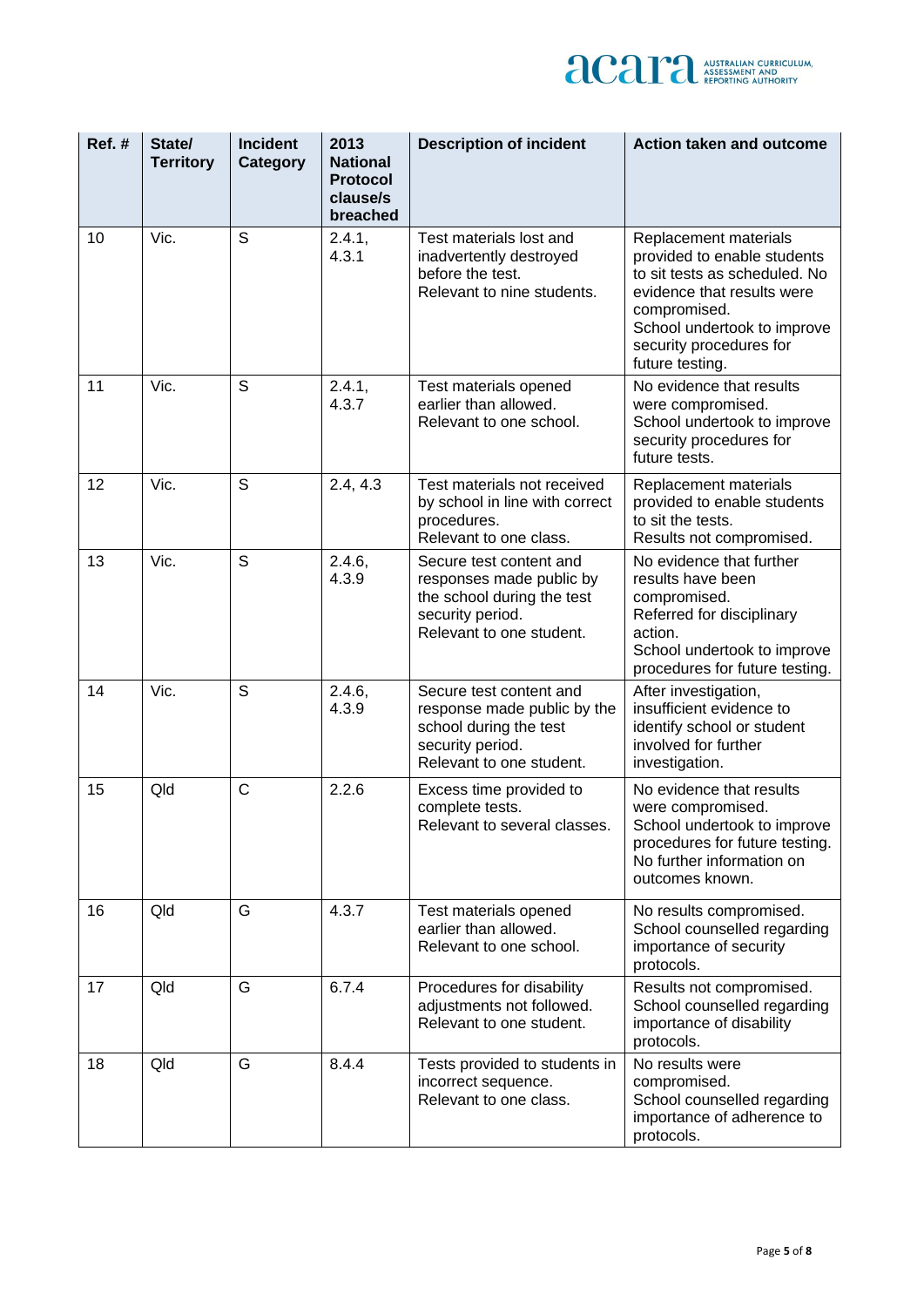

| Ref.# | State/<br><b>Territory</b> | <b>Incident</b><br>Category | 2013<br><b>National</b><br><b>Protocol</b><br>clause/s<br>breached | <b>Description of incident</b>                                                                                              | <b>Action taken and outcome</b>                                                                                                                |
|-------|----------------------------|-----------------------------|--------------------------------------------------------------------|-----------------------------------------------------------------------------------------------------------------------------|------------------------------------------------------------------------------------------------------------------------------------------------|
| 19    | Qld                        | G                           | 2.2.6,<br>8.8.1,<br>8.1.2                                          | Student initially instructed to<br>rewrite answer after<br>completion of test.<br>Relevant to one student.                  | After investigation, no<br>results were found to be<br>compromised.<br>School counselled regarding<br>importance of adherence to<br>protocols. |
| 20    | Qld                        | S                           | 4.3.10                                                             | Test materials not kept<br>secure in a school during the<br>test security period.<br>Relevant to a number of<br>students.   | No results were<br>compromised.<br>School counselled regarding<br>importance of adherence to<br>protocols.                                     |
| 21    | Qld                        | S                           | 2.4.1                                                              | Secure test content made<br>public by the school during<br>the test security period.<br>Relevant to all year levels.        | No evidence that results<br>were directly compromised.<br>School counselled regarding<br>importance of security<br>protocols.                  |
| 22    | Qld                        | S                           | 4.3.10                                                             | Test materials not kept<br>secure in a school during the<br>test security period.<br>Relevant to a number of<br>students.   | No results were<br>compromised.<br>School counselled regarding<br>importance of adherence to<br>protocols.                                     |
| 23    | <b>WA</b>                  | G                           | 8.4.5                                                              | School interrupted tests for<br>an unsanctioned break<br>(recess).<br>Relevant to one class.                                | No evidence that results<br>were compromised.<br>School advised of correct<br>procedures for future testing.                                   |
| 24    | <b>WA</b>                  | G                           | 8.8.1                                                              | Student instructed to<br>complete test twice. Original<br>responses subsequently<br>reinstated.<br>Relevant to one student. | Results not compromised.<br>School undertook to improve<br>procedures for future testing.                                                      |
| 25    | <b>WA</b>                  | G                           | 8.9.3                                                              | Test responses copied by<br>test administrator.<br>Relevant to one student.                                                 | Results not compromised.<br>School advised of correct<br>procedures for future testing.                                                        |
| 26    | <b>WA</b>                  | G                           | 8.9.3,<br>8.9.4                                                    | Students required to<br>transcribe their responses<br>for retention and marking at<br>the school.<br>Relevant to one class. | Results not compromised.<br>School undertook to improve<br>procedures for future testing.                                                      |
| 27    | <b>WA</b>                  | S                           | 8.9.1                                                              | Test materials not collected<br>and stored securely at the<br>end of the tests.<br>Relevant to one class.                   | Results not compromised.<br>School undertook to improve<br>procedures for future testing.                                                      |
| 28    | <b>WA</b>                  | S                           | 8.9.1,<br>8.9.4                                                    | Test materials not stored<br>securely after the tests.<br>Relevant to two year levels.                                      | No evidence that results<br>were compromised.<br>Referred for disciplinary<br>action.                                                          |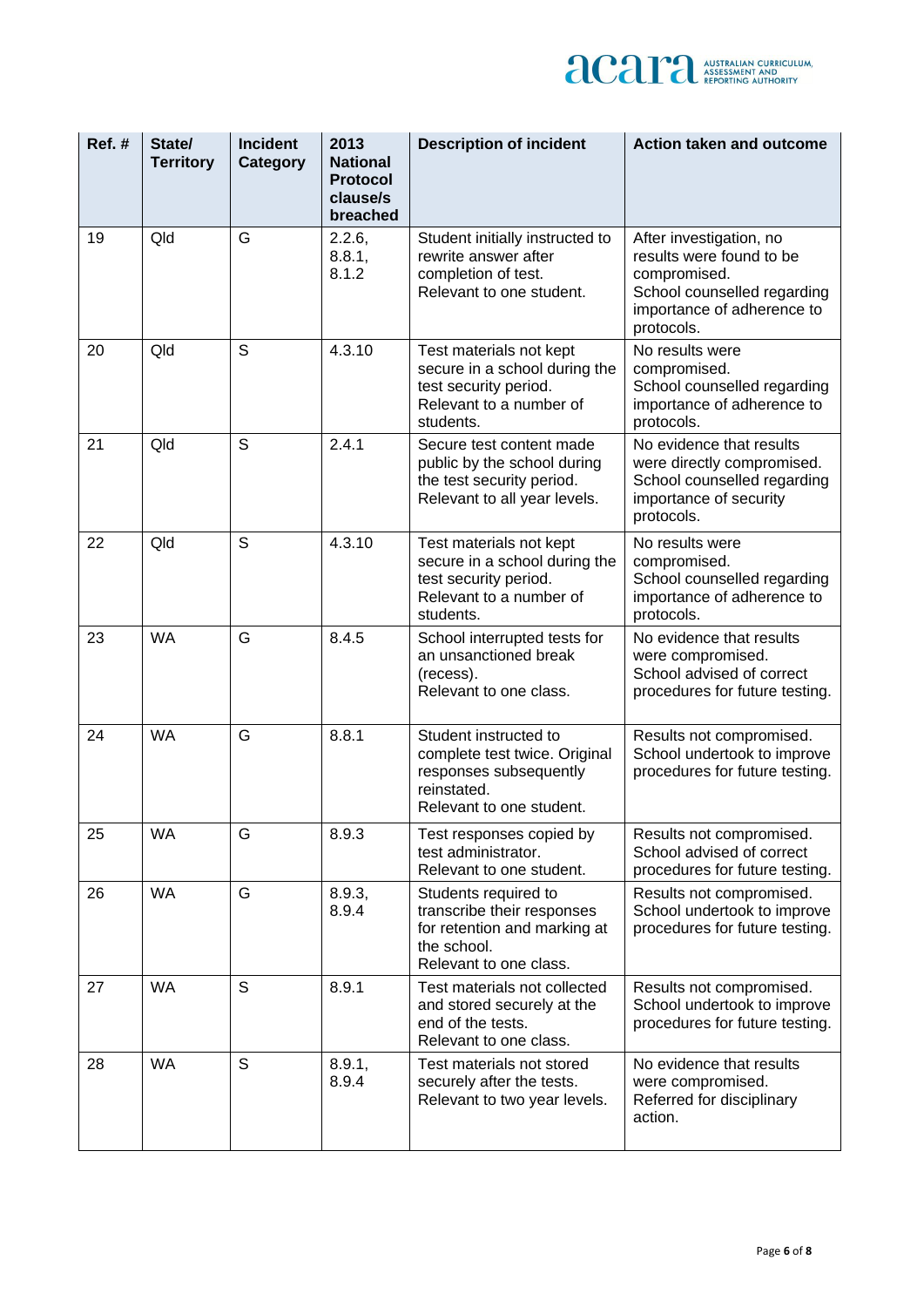

| Ref.# | State/<br><b>Territory</b> | <b>Incident</b><br><b>Category</b> | 2013<br><b>National</b><br><b>Protocol</b><br>clause/s<br>breached | <b>Description of incident</b>                                                                                                               | <b>Action taken and outcome</b>                                                                                                                                                     |
|-------|----------------------------|------------------------------------|--------------------------------------------------------------------|----------------------------------------------------------------------------------------------------------------------------------------------|-------------------------------------------------------------------------------------------------------------------------------------------------------------------------------------|
| 29    | <b>SA</b>                  | G                                  | 2.1.2                                                              | Influence exerted on<br>parents/carers to withdraw<br>their child from testing.<br>Relevant to one student.                                  | Issue identified and rectified<br>prior to commencement of<br>tests and no results were<br>compromised.<br>School counselled regarding<br>importance of participation<br>protocols. |
| 30    | <b>SA</b>                  | G                                  | 2.4.6,<br>8.9.3                                                    | Completed test booklets<br>copied for retention and<br>marking at the school.<br>Relevant to one class.                                      | Results not compromised.<br>School undertook to improve<br>procedures for future testing.                                                                                           |
| 31    | <b>SA</b>                  | S                                  | 2.4.1,<br>2.4.2,<br>2.4.3                                          | Test materials sent by one<br>school to another school<br>before the test in breach of<br>security requirements.<br>Relevant to one student. | Results not compromised.<br>School counselled regarding<br>importance of security<br>protocols.                                                                                     |
| 32    | <b>SA</b>                  | S                                  | 2.4.2                                                              | Test materials made<br>available to students<br>immediately prior to the test.<br>Relevant to a number of<br>students in three schools       | Results not compromised.<br>School undertook to improve<br>security procedures for<br>future testing.                                                                               |
| 33    | <b>SA</b>                  | S                                  | 2.4.2                                                              | Incorrect test administration<br>instructions given to<br>students.<br>Relevant to one class.                                                | Results not compromised.<br>School undertook to improve<br>procedures for future testing.                                                                                           |
| 34    | <b>SA</b>                  | S                                  | 8.5.2                                                              | Test materials not kept<br>secure in a school during the<br>test security period.<br>Relevant to 18 students.                                | Results not compromised.<br>School counselled regarding<br>importance of participation<br>and security protocols.                                                                   |
| 35    | Tas.                       | $\mathsf{C}$                       | 8.6.11                                                             | Inappropriate assistance<br>provided to students.<br>Relevant to one class.                                                                  | Results not compromised.<br>School undertook to improve<br>procedures for future testing.                                                                                           |
| 36    | Tas.                       | G                                  | 8.4.3                                                              | Test administered outside of<br>sanctioned timetable.<br>Relevant to four year levels.                                                       | No evidence that results<br>were compromised.<br>School undertook to improve<br>procedures for future testing.                                                                      |
| 37    | Tas.                       | G                                  | 4.3.1,<br>8.9.4                                                    | Completed test booklet<br>marked at the school.<br>Relevant to one student.                                                                  | Results not compromised.<br>School undertook to improve<br>procedures for future testing.                                                                                           |
| 38    | Tas.                       | S                                  | 4.3.10                                                             | Test materials not kept<br>secure during the test<br>security period.<br>Relevant to fewer than 12<br>students.                              | Results not compromised.<br>School counselled on<br>importance of security<br>protocols.                                                                                            |